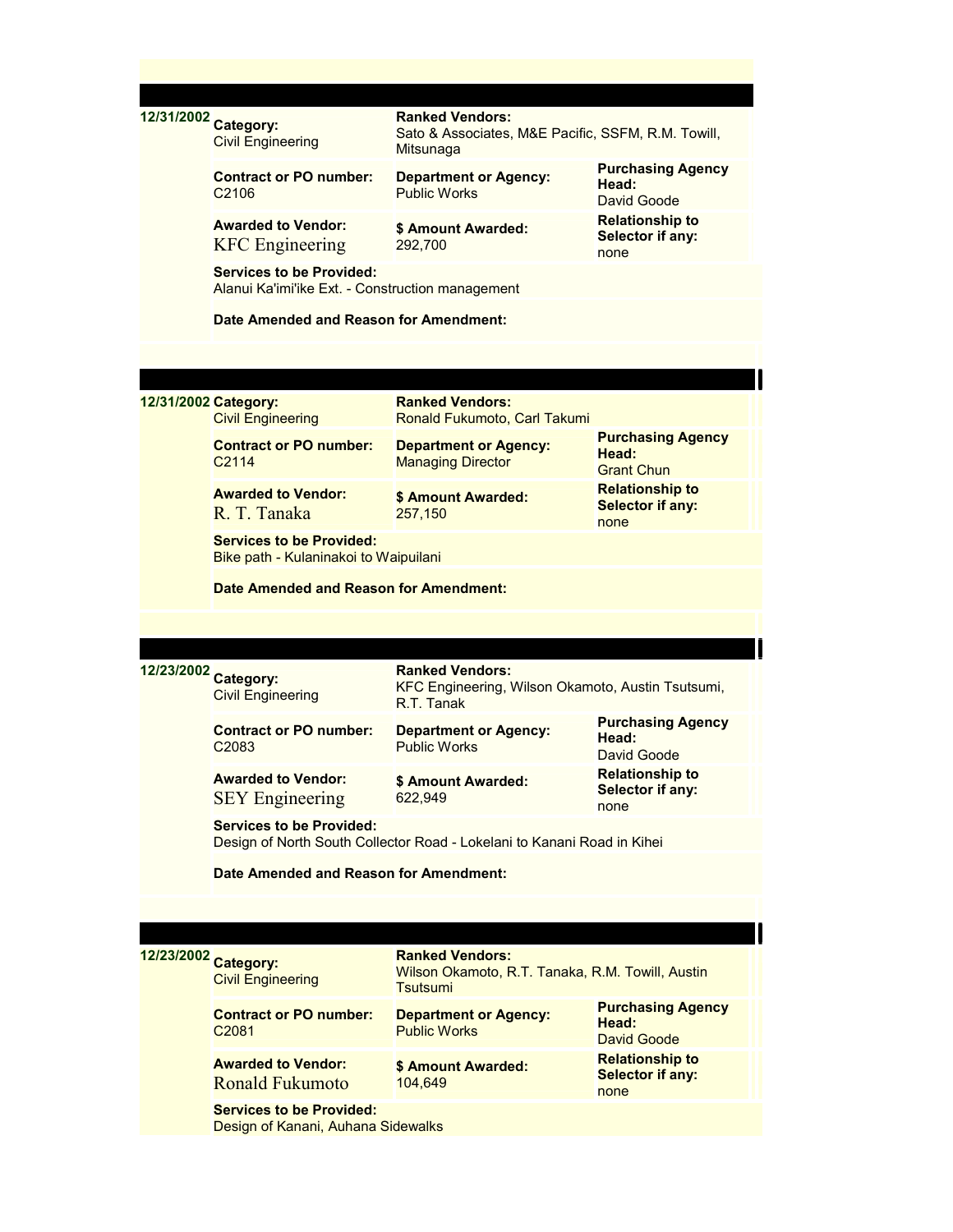|                      | Date Amended and Reason for Amendment:                                             |                                                                                                  |                                                            |  |
|----------------------|------------------------------------------------------------------------------------|--------------------------------------------------------------------------------------------------|------------------------------------------------------------|--|
|                      |                                                                                    |                                                                                                  |                                                            |  |
|                      |                                                                                    |                                                                                                  |                                                            |  |
| 12/23/2002 Category: | Architecture                                                                       | <b>Ranked Vendors:</b><br>GYA, Okahara & Assoc.                                                  |                                                            |  |
|                      | <b>Contract or PO number:</b><br>C <sub>2089</sub>                                 | <b>Department or Agency:</b><br>Housing & Human Concerns                                         | <b>Purchasing Agency</b><br>Head:<br>Alice Lee             |  |
|                      | <b>Awarded to Vendor:</b><br>Hiyakamoto & Higuchi 78,499                           | \$ Amount Awarded:                                                                               | <b>Relationship to</b><br>Selector if any:<br>none         |  |
|                      | <b>Services to be Provided:</b><br>Design of Kaunoa Exercise/Dance Hall            |                                                                                                  |                                                            |  |
|                      | Date Amended and Reason for Amendment:                                             |                                                                                                  |                                                            |  |
|                      |                                                                                    |                                                                                                  |                                                            |  |
|                      |                                                                                    |                                                                                                  |                                                            |  |
| 12/23/2002 Category: | <b>Civil Engineering</b>                                                           | <b>Ranked Vendors:</b><br>Wilson Okamoto, SEY, Sato & Associates, Austin<br><b>Tsutsumi, KFC</b> |                                                            |  |
|                      | <b>Contract or PO number:</b><br>C <sub>2082</sub>                                 | <b>Department or Agency:</b><br><b>Public Works</b>                                              | <b>Purchasing Agency</b><br>Head:<br>David Goode           |  |
|                      | <b>Awarded to Vendor:</b><br>R. M. Towill                                          | \$ Amount Awarded:<br>379,850                                                                    | <b>Relationship to</b><br><b>Selector if any:</b><br>none  |  |
|                      | <b>Services to be Provided:</b><br><b>Curb Ramps @ Various Locations</b>           |                                                                                                  |                                                            |  |
|                      | Date Amended and Reason for Amendment:                                             |                                                                                                  |                                                            |  |
|                      |                                                                                    |                                                                                                  |                                                            |  |
|                      |                                                                                    |                                                                                                  |                                                            |  |
| 12/12/2002 Category: | <b>Civil Engineering</b>                                                           | <b>Ranked Vendors:</b><br>SEY, Austin Tsutsumi, M&E                                              |                                                            |  |
|                      | <b>Contract or PO number:</b><br>C <sub>2078</sub>                                 | <b>Department or Agency:</b><br><b>Public Works</b>                                              | <b>Purchasing Agency</b><br>Head:<br>David Goode           |  |
|                      | <b>Awarded to Vendor:</b><br><b>Belt Collins</b>                                   | \$ Amount Awarded:<br>171,561                                                                    | <b>Relationship to</b><br><b>Selector if any:</b><br>none  |  |
|                      | <b>Services to be Provided:</b><br>Lahaina Drainage Master Plan                    |                                                                                                  |                                                            |  |
|                      | Date Amended and Reason for Amendment:                                             |                                                                                                  |                                                            |  |
|                      |                                                                                    |                                                                                                  |                                                            |  |
|                      |                                                                                    |                                                                                                  |                                                            |  |
| 10/24/2002 Category: | <b>Civil Engineering</b>                                                           | <b>Ranked Vendors:</b><br>Wilson Okamoto, Belt Collins, Norman Saito, Wayne<br>Arakaki           |                                                            |  |
|                      | <b>Contract or PO number:</b><br>C <sub>2063</sub>                                 | <b>Department or Agency:</b><br><b>Parks &amp; Recreation</b>                                    | <b>Purchasing Agency</b><br>Head:<br><b>Floyd Miyazono</b> |  |
|                      | <b>Awarded to Vendor:</b><br><b>Otomo Engineering</b>                              | \$ Amount Awarded:<br>26,349                                                                     | <b>Relationship to</b><br><b>Selector if any:</b><br>none  |  |
|                      | <b>Services to be Provided:</b><br><b>Eddie Tam Irrigation System Improvements</b> |                                                                                                  |                                                            |  |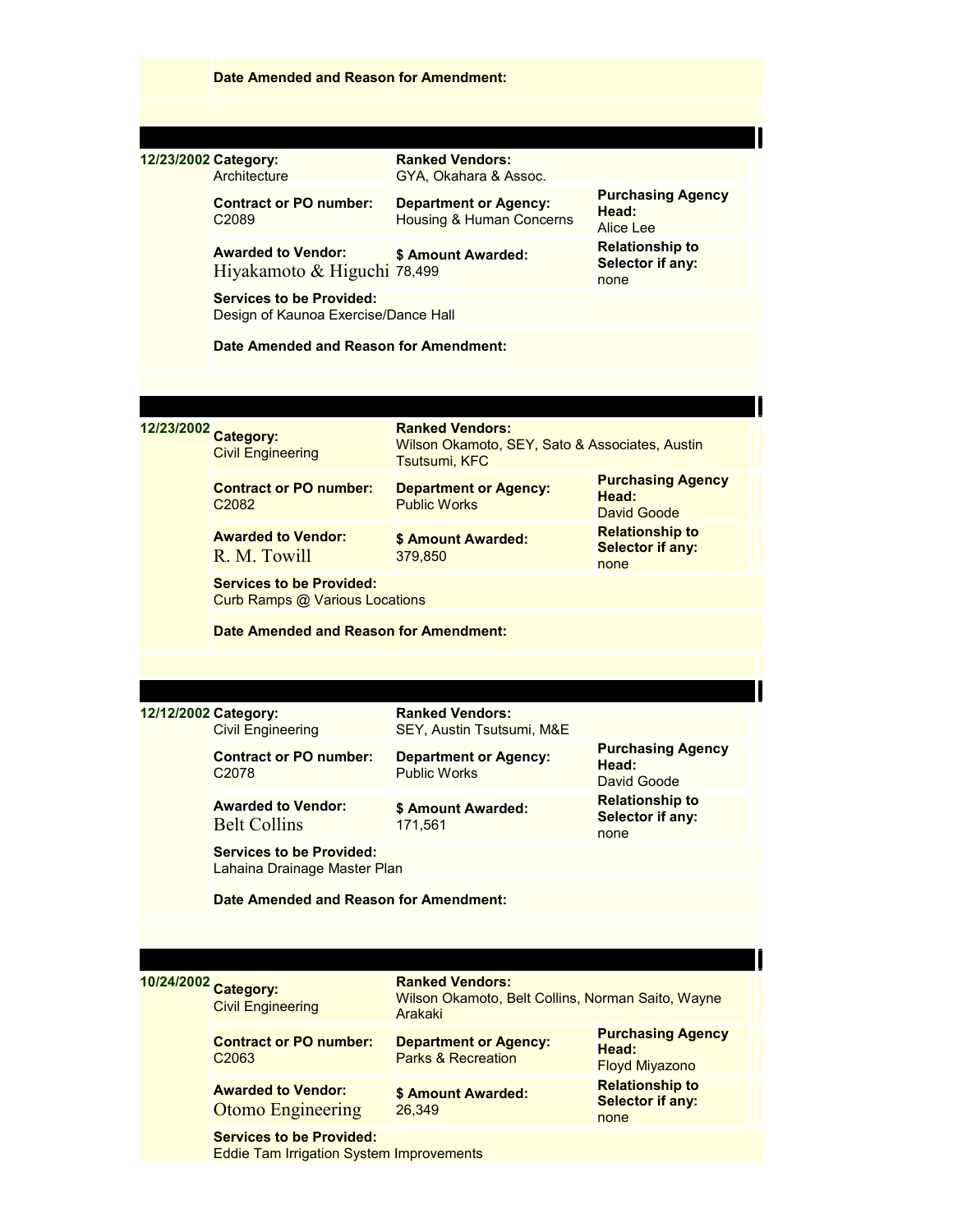|                      | Date Amended and Reason for Amendment:                                                 |                                                                                           |                                                                  |  |  |
|----------------------|----------------------------------------------------------------------------------------|-------------------------------------------------------------------------------------------|------------------------------------------------------------------|--|--|
|                      |                                                                                        |                                                                                           |                                                                  |  |  |
|                      |                                                                                        |                                                                                           |                                                                  |  |  |
| 10/04/2002 Category: | <b>Electrical/Civil Engineering</b>                                                    | <b>Ranked Vendors:</b><br>Albert Chong, Yuki Matsumoto, NTW, Wilson Okamoto               |                                                                  |  |  |
|                      | <b>Contract or PO number:</b><br>C <sub>2054</sub>                                     | <b>Department or Agency:</b><br>Parks & Recreation                                        | <b>Purchasing Agency</b><br>Head:<br><b>Floyd Miyazono</b>       |  |  |
|                      | <b>Awarded to Vendor:</b><br>ECM, Inc.                                                 | \$ Amount Awarded:<br>5.999                                                               | <b>Relationship to</b><br>Selector if any:<br>none               |  |  |
|                      | <b>Services to be Provided:</b><br>Lahaina Recreation Center Basketball Court Lighting |                                                                                           |                                                                  |  |  |
|                      | Date Amended and Reason for Amendment:                                                 |                                                                                           |                                                                  |  |  |
|                      |                                                                                        |                                                                                           |                                                                  |  |  |
|                      |                                                                                        |                                                                                           |                                                                  |  |  |
|                      | 09/27/2002 Category:<br><b>Civil Engineering</b>                                       | <b>Ranked Vendors:</b><br>Tanaka Engineering, Norman Saito Engineering                    |                                                                  |  |  |
|                      | <b>Contract or PO number:</b><br>C <sub>2046</sub>                                     | <b>Department or Agency:</b><br><b>Parks &amp; Recreation</b>                             | <b>Purchasing Agency</b><br>Head:<br><b>Floyd Miyazono</b>       |  |  |
|                      | <b>Awarded to Vendor:</b><br>Carl Takumi &<br><b>Associates</b>                        | \$ Amount Awarded:<br>16,998                                                              | <b>Relationship to</b><br><b>Selector if any:</b><br><b>None</b> |  |  |
|                      | <b>Services to be Provided:</b><br>Design of Pukalani Park Jogging Paths               |                                                                                           |                                                                  |  |  |
|                      | Date Amended and Reason for Amendment:                                                 |                                                                                           |                                                                  |  |  |
|                      |                                                                                        |                                                                                           |                                                                  |  |  |
|                      |                                                                                        |                                                                                           |                                                                  |  |  |
| 09/13/2002           | <b>Category:</b><br><b>Civil Engineering</b>                                           | <b>Ranked Vendors:</b><br>CH2M Hill, Wilson Okamoto, R.M. Towill, Mitsunaga and<br>Associ |                                                                  |  |  |
|                      | <b>Contract or PO number:</b><br>C <sub>2036</sub>                                     | <b>Department or Agency:</b><br>Public Works, Wastewater<br><b>Division</b>               | <b>Purchasing Agency</b><br>Head:<br>David Goode                 |  |  |
|                      | <b>Awarded to Vendor:</b><br>Fukunaga & Associates 49,816                              | \$ Amount Awarded:                                                                        | <b>Relationship to</b><br><b>Selector if any:</b><br>none        |  |  |
|                      | <b>Services to be Provided:</b><br>West Maui Reclaimed Water Master Plan               |                                                                                           |                                                                  |  |  |
|                      | Date Amended and Reason for Amendment:                                                 |                                                                                           |                                                                  |  |  |
|                      |                                                                                        |                                                                                           |                                                                  |  |  |
|                      |                                                                                        |                                                                                           |                                                                  |  |  |
|                      | 09/13/2002 Category:<br><b>Civil Engineering</b>                                       | <b>Ranked Vendors:</b><br>Wilson Okamoto, Belt Collins, Norman Saito, Otomo               |                                                                  |  |  |
|                      | <b>Contract or PO number:</b><br>C <sub>2037</sub>                                     | <b>Department or Agency:</b><br><b>Parks and Recreation</b>                               | <b>Purchasing Agency</b><br>Head:<br><b>Floyd Miyazono</b>       |  |  |
|                      | <b>Awarded to Vendor:</b><br>Wayne Arakaki                                             | <b>\$ Amount Awarded:</b><br>22,198                                                       | <b>Relationship to</b><br><b>Selector if any:</b><br>none        |  |  |
|                      | <b>Services to be Provided:</b><br>Improvements                                        | Lahaina Civic Center Irrigation Improvements & Launiupoko/Wahikuli Park Irrigation        |                                                                  |  |  |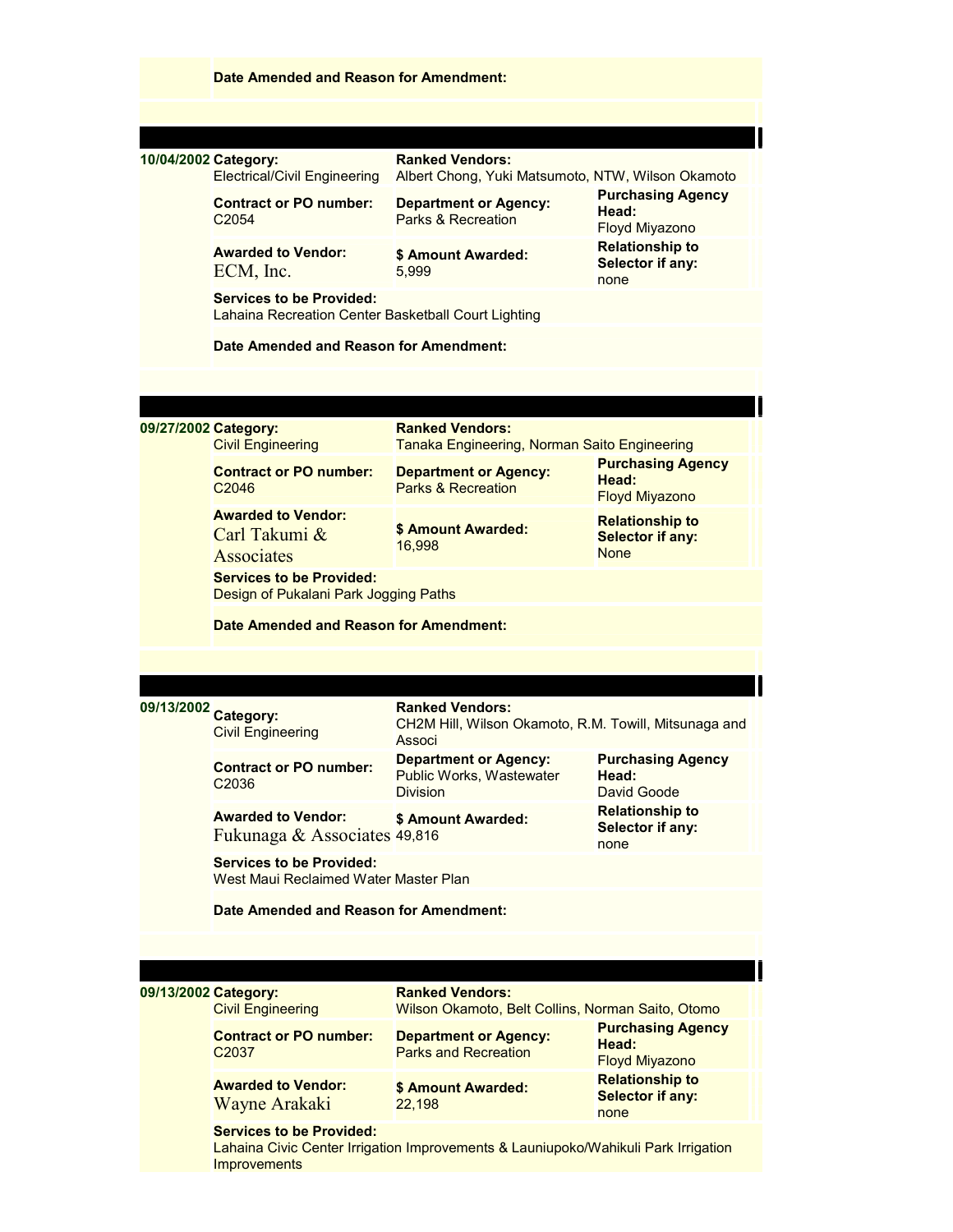|                      | <b>Date Amended and Reason for Amendment:</b>                                    |                                                                                                                  |                                                            |  |
|----------------------|----------------------------------------------------------------------------------|------------------------------------------------------------------------------------------------------------------|------------------------------------------------------------|--|
|                      |                                                                                  |                                                                                                                  |                                                            |  |
|                      |                                                                                  |                                                                                                                  |                                                            |  |
| 09/13/2002 Category: | <b>Architect</b>                                                                 | <b>Ranked Vendors:</b><br>GYA, Anbe, Aruga Ishizu, Wilson Okamoto, Mitsunaga<br>and Assoc                        |                                                            |  |
|                      | <b>Contract or PO number:</b><br>C <sub>2039</sub>                               | <b>Department or Agency:</b><br>Parks and Recreation                                                             | <b>Purchasing Agency</b><br>Head:<br><b>Floyd Miyazono</b> |  |
|                      | <b>Awarded to Vendor:</b><br>Hiyakamoto and<br>Associates                        | \$ Amount Awarded:<br>50,000                                                                                     | <b>Relationship to</b><br>Selector if any:<br>none         |  |
|                      | <b>Services to be Provided:</b><br>Boys & Girls Club of Maui - Central Clubhouse |                                                                                                                  |                                                            |  |
|                      | Date Amended and Reason for Amendment:                                           |                                                                                                                  |                                                            |  |
|                      |                                                                                  |                                                                                                                  |                                                            |  |
| 09/10/2002 Category: | <b>Civil Engineering</b>                                                         | <b>Ranked Vendors:</b><br>Albert Chong, Yuki Matsumoto, NTW, Wilson Okamoto                                      |                                                            |  |
|                      | <b>Contract or PO number:</b><br>C1931                                           | <b>Department or Agency:</b><br><b>Parks and Recreation</b>                                                      | <b>Purchasing Agency</b><br>Head:<br><b>Floyd Miyazono</b> |  |
|                      | <b>Awarded to Vendor:</b><br><b>ECM</b>                                          | \$ Amount Awarded:<br>12,200                                                                                     | <b>Relationship to</b><br><b>Selector if any:</b><br>none  |  |
|                      | <b>Services to be Provided:</b><br><b>Wells Park Tennis Court Lighting</b>       |                                                                                                                  |                                                            |  |
|                      | Date Amended and Reason for Amendment:                                           |                                                                                                                  |                                                            |  |
|                      |                                                                                  |                                                                                                                  |                                                            |  |
| 09/10/2002 Category: |                                                                                  | <b>Ranked Vendors:</b>                                                                                           |                                                            |  |
|                      | <b>Civil Engineering</b><br><b>Contract or PO number:</b><br>C <sub>2031</sub>   | Albert Chong, Yuki Matsumoto, NTW, Wilson Okamoto<br><b>Department or Agency:</b><br><b>Parks and Recreation</b> | <b>Purchasing Agency</b><br>Head:<br>Floyd Miyazono        |  |
|                      | <b>Awarded to Vendor:</b><br><b>ECM</b>                                          | \$ Amount Awarded:<br>6.500                                                                                      | <b>Relationship to</b><br>Selector if any:<br>none         |  |
|                      | <b>Services to be Provided:</b><br><b>War Memorial Tennis Court Lighting</b>     |                                                                                                                  |                                                            |  |
|                      | Date Amended and Reason for Amendment:                                           |                                                                                                                  |                                                            |  |
|                      |                                                                                  |                                                                                                                  |                                                            |  |
|                      |                                                                                  |                                                                                                                  |                                                            |  |
| 08/14/2002 Category: | <b>Civil Engineering</b>                                                         | <b>Ranked Vendors:</b><br>R.T. Tanaka, Carl Takumi                                                               |                                                            |  |
|                      | <b>Contract or PO number:</b><br>C <sub>2018</sub>                               | <b>Department or Agency:</b><br>Parks                                                                            | <b>Purchasing Agency</b><br>Head:<br><b>Floyd Miyazono</b> |  |
|                      | <b>Awarded to Vendor:</b><br><b>Gholkar &amp; Associates</b>                     | \$ Amount Awarded:<br>7,600                                                                                      | <b>Relationship to</b><br><b>Selector if any:</b><br>none  |  |
|                      | <b>Services to be Provided:</b><br>Waiehu Golf Course Driving Range Safety Net   |                                                                                                                  |                                                            |  |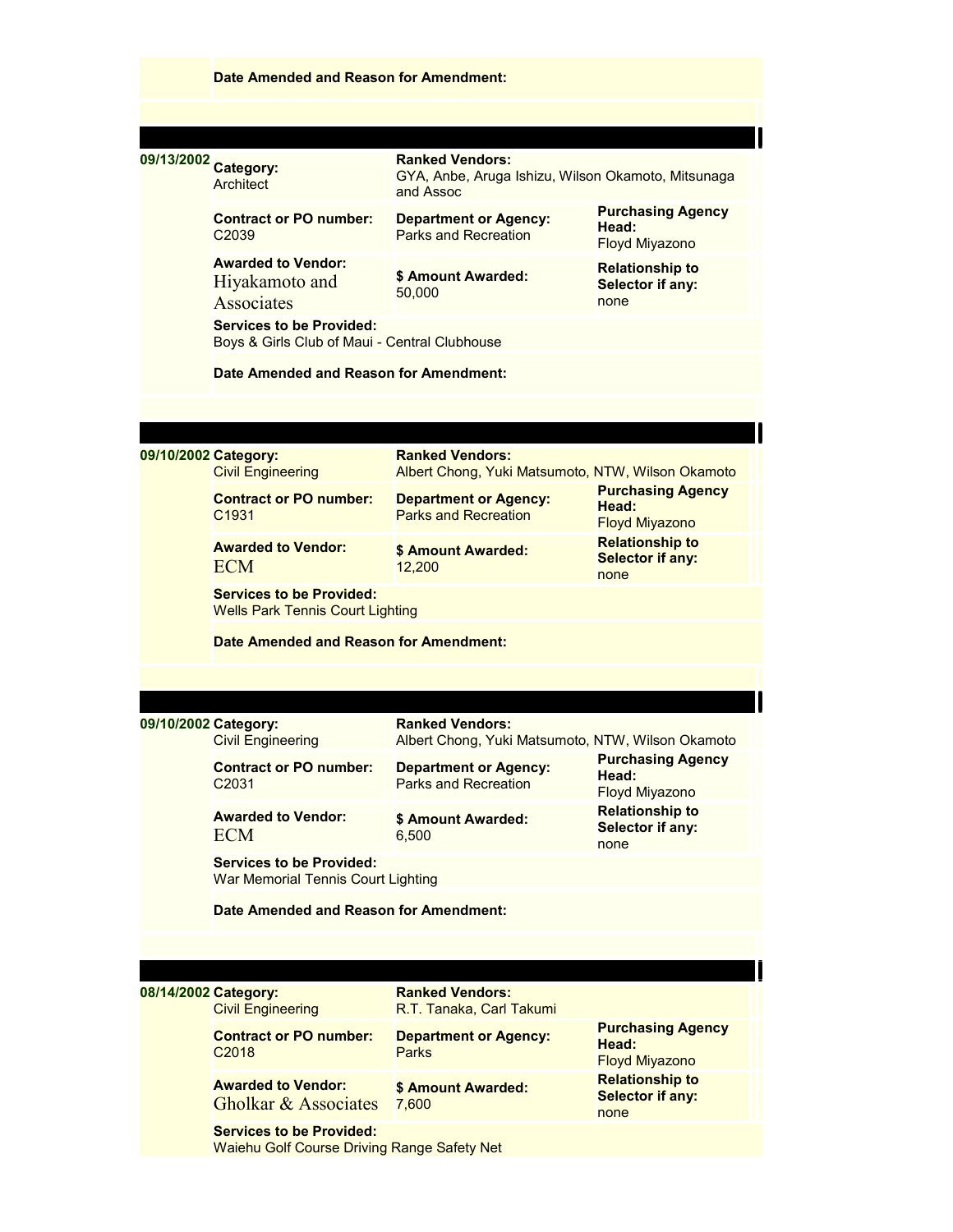|                      | Date Amended and Reason for Amendment:                                            |                                                                                             |                                                              |  |
|----------------------|-----------------------------------------------------------------------------------|---------------------------------------------------------------------------------------------|--------------------------------------------------------------|--|
|                      |                                                                                   |                                                                                             |                                                              |  |
|                      |                                                                                   |                                                                                             |                                                              |  |
| 08/14/2002 Category: | Architect                                                                         | <b>Ranked Vendors:</b><br>PBR, Belt Collins, Carl Takumi and Associates,<br>Mitsunaga and   |                                                              |  |
|                      | <b>Contract or PO number:</b><br>C <sub>2019</sub>                                | <b>Department or Agency:</b><br>Parks and Recreation                                        | <b>Purchasing Agency</b><br>Head:<br>Floyd Miyazono          |  |
|                      | <b>Awarded to Vendor:</b><br>Hiyakamoto and<br>Higuchi                            | \$ Amount Awarded:<br>49,740                                                                | <b>Relationship to</b><br>Selector if any:<br>none           |  |
|                      | <b>Services to be Provided:</b><br>Kanaha Park Campsite Design                    |                                                                                             |                                                              |  |
|                      | Date Amended and Reason for Amendment:                                            |                                                                                             |                                                              |  |
|                      |                                                                                   |                                                                                             |                                                              |  |
|                      |                                                                                   |                                                                                             |                                                              |  |
| 07/29/2002 Category: | <b>Civil Engineering</b>                                                          | <b>Ranked Vendors:</b><br>W.A. Hirai, Engineering Solutions, Norman Saito, Wilson<br>Okam   |                                                              |  |
|                      | <b>Contract or PO number:</b><br>C <sub>1980</sub>                                | <b>Department or Agency:</b><br><b>Parks and Recreation</b>                                 | <b>Purchasing Agency</b><br>Head:<br><b>Floyd Miyazono</b>   |  |
|                      | <b>Awarded to Vendor:</b><br>Okahara and<br><b>Associates</b>                     | <b>\$ Amount Awarded:</b><br>41,307                                                         | <b>Relationship to</b><br><b>Selector if any:</b><br>none    |  |
|                      | <b>Services to be Provided:</b><br>Waiehu Golf Course Irrigation Pump Replacement |                                                                                             |                                                              |  |
|                      | <b>Date Amended and Reason for Amendment:</b>                                     |                                                                                             |                                                              |  |
|                      |                                                                                   |                                                                                             |                                                              |  |
|                      |                                                                                   |                                                                                             |                                                              |  |
| 06/28/2002 Category: | Architect                                                                         | <b>Ranked Vendors:</b><br>Wilson Okamoto, Mitsunaga & Associates                            |                                                              |  |
|                      | <b>Contract or PO number:</b><br>C <sub>1954</sub>                                | <b>Department or Agency:</b><br>Housing and Human Concerns, Head:<br><b>Senior Services</b> | <b>Purchasing Agency</b><br><b>Alice Lee</b>                 |  |
|                      | <b>Awarded to Vendor:</b><br>Pacific Architects                                   | \$ Amount Awarded:<br>300,000                                                               | <b>Relationship to</b><br>Selector if any:<br>none           |  |
|                      | <b>Services to be Provided:</b><br><b>West Maui Senior Center Design</b>          |                                                                                             |                                                              |  |
|                      | Date Amended and Reason for Amendment:                                            |                                                                                             |                                                              |  |
|                      |                                                                                   |                                                                                             |                                                              |  |
| 05/28/2002 Category: |                                                                                   | <b>Ranked Vendors:</b>                                                                      |                                                              |  |
|                      | <b>Civil Engineering</b>                                                          | Austin Tsutsumi, M&E, R.M. Towill, Wilson Okamoto                                           |                                                              |  |
|                      | <b>Contract or PO number:</b><br>C1936                                            | <b>Department or Agency:</b><br><b>Fire</b>                                                 | <b>Purchasing Agency</b><br>Head:<br><b>Clayton Ishikawa</b> |  |
|                      | <b>Awarded to Vendor:</b><br><b>KFC</b> Engineering                               | \$ Amount Awarded:<br>209,500                                                               | <b>Relationship to</b><br><b>Selector if any:</b><br>none    |  |
|                      | <b>Services to be Provided:</b>                                                   |                                                                                             |                                                              |  |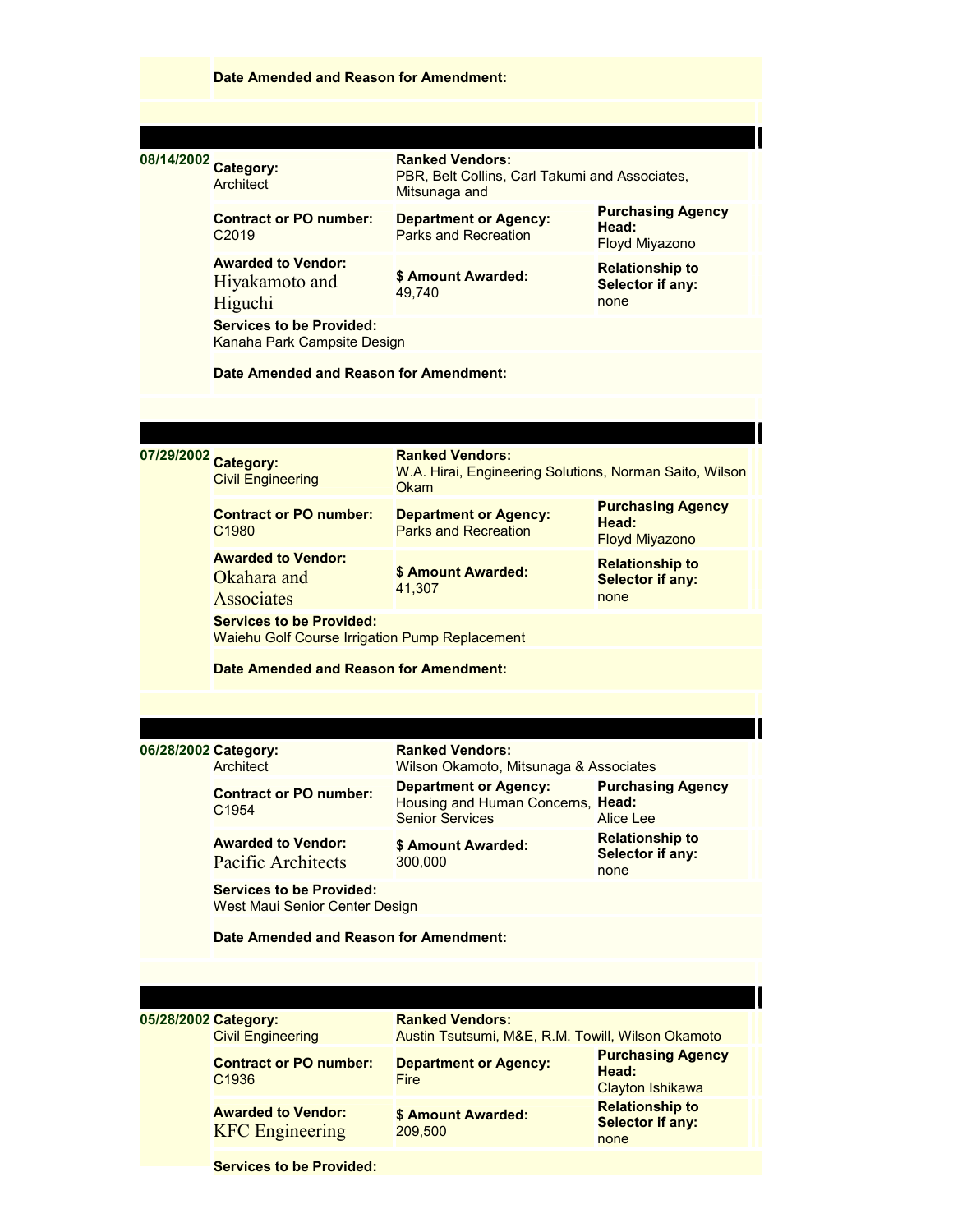|                      | <b>Wailea Fire Station - Construction Management</b>                              |                                                                                          |                                                            |  |
|----------------------|-----------------------------------------------------------------------------------|------------------------------------------------------------------------------------------|------------------------------------------------------------|--|
|                      | Date Amended and Reason for Amendment:                                            |                                                                                          |                                                            |  |
|                      |                                                                                   |                                                                                          |                                                            |  |
| 05/28/2002 Category: | <b>Civil Engineering</b>                                                          | <b>Ranked Vendors:</b><br>Belt Collins, Hiyakamoto & Higuchi, Mitsunaga &<br>Associates. |                                                            |  |
|                      | <b>Contract or PO number:</b><br>C <sub>1934</sub>                                | <b>Department or Agency:</b><br><b>Parks and Recreation</b>                              | <b>Purchasing Agency</b><br>Head:<br><b>Floyd Miyazono</b> |  |
|                      | <b>Awarded to Vendor:</b><br>Carl Takumi and<br>Associates                        | \$ Amount Awarded:<br>49,830                                                             | <b>Relationship to</b><br>Selector if any:<br>none         |  |
|                      | <b>Services to be Provided:</b><br>Kula Tennis Court Design                       |                                                                                          |                                                            |  |
|                      | Date Amended and Reason for Amendment:                                            |                                                                                          |                                                            |  |
|                      |                                                                                   |                                                                                          |                                                            |  |
| 05/17/2002 Category: | <b>Civil Engineering</b>                                                          | <b>Ranked Vendors:</b><br>Hiyakamoto & Higuchi, PBR, Sato, SSFM, Wilson<br>Okamoto       |                                                            |  |
|                      | <b>Contract or PO number:</b><br>C <sub>1926</sub>                                | <b>Department or Agency:</b><br><b>Housing and Human Concerns</b>                        | <b>Purchasing Agency</b><br>Head:<br><b>Alice Lee</b>      |  |
|                      | <b>Awarded to Vendor:</b><br><b>GYA</b> Architects                                | \$ Amount Awarded:<br>30,000                                                             | <b>Relationship to</b><br><b>Selector if any:</b><br>none  |  |
|                      | <b>Services to be Provided:</b><br><b>Vehicle Parking Survey</b>                  |                                                                                          |                                                            |  |
|                      | Date Amended and Reason for Amendment:                                            |                                                                                          |                                                            |  |
|                      |                                                                                   |                                                                                          |                                                            |  |
| 05/09/2002 Category: | <b>Civil Engineering</b>                                                          | <b>Ranked Vendors:</b><br>Ronald Fukumoto, SSFM, R.T. Tanaka, RM Towill                  |                                                            |  |
|                      | <b>Contract or PO number:</b><br>C <sub>1918</sub>                                | <b>Department or Agency:</b><br>Public Works, Wastewater<br><b>Division</b>              | <b>Purchasing Agency</b><br>Head:<br>David Goode           |  |
|                      | <b>Awarded to Vendor:</b><br><b>Austin Tsutsumi</b>                               | \$ Amount Awarded:<br>81,403                                                             | <b>Relationship to</b><br>Selector if any:<br>none         |  |
|                      | <b>Services to be Provided:</b><br>Kihei WWRF Reclaimed Water Distribution System |                                                                                          |                                                            |  |
|                      | Date Amended and Reason for Amendment:                                            |                                                                                          |                                                            |  |
|                      |                                                                                   |                                                                                          |                                                            |  |
| 04/22/2002 Category: | Architects/Engineering                                                            | <b>Ranked Vendors:</b><br>Hiyakamoto and Higuchi, Anbe, Wilson Okamoto,<br>Mitsunaga and |                                                            |  |
|                      | <b>Contract or PO number:</b><br>C1914                                            | <b>Department or Agency:</b><br><b>Parks and Recreation</b>                              | <b>Purchasing Agency</b><br>Head:<br><b>Floyd Miyazono</b> |  |
|                      | <b>Awarded to Vendor:</b><br><b>GYA</b> Architects                                | <b>\$ Amount Awarded:</b><br>150,000                                                     | <b>Relationship to</b><br><b>Selector if any:</b><br>none  |  |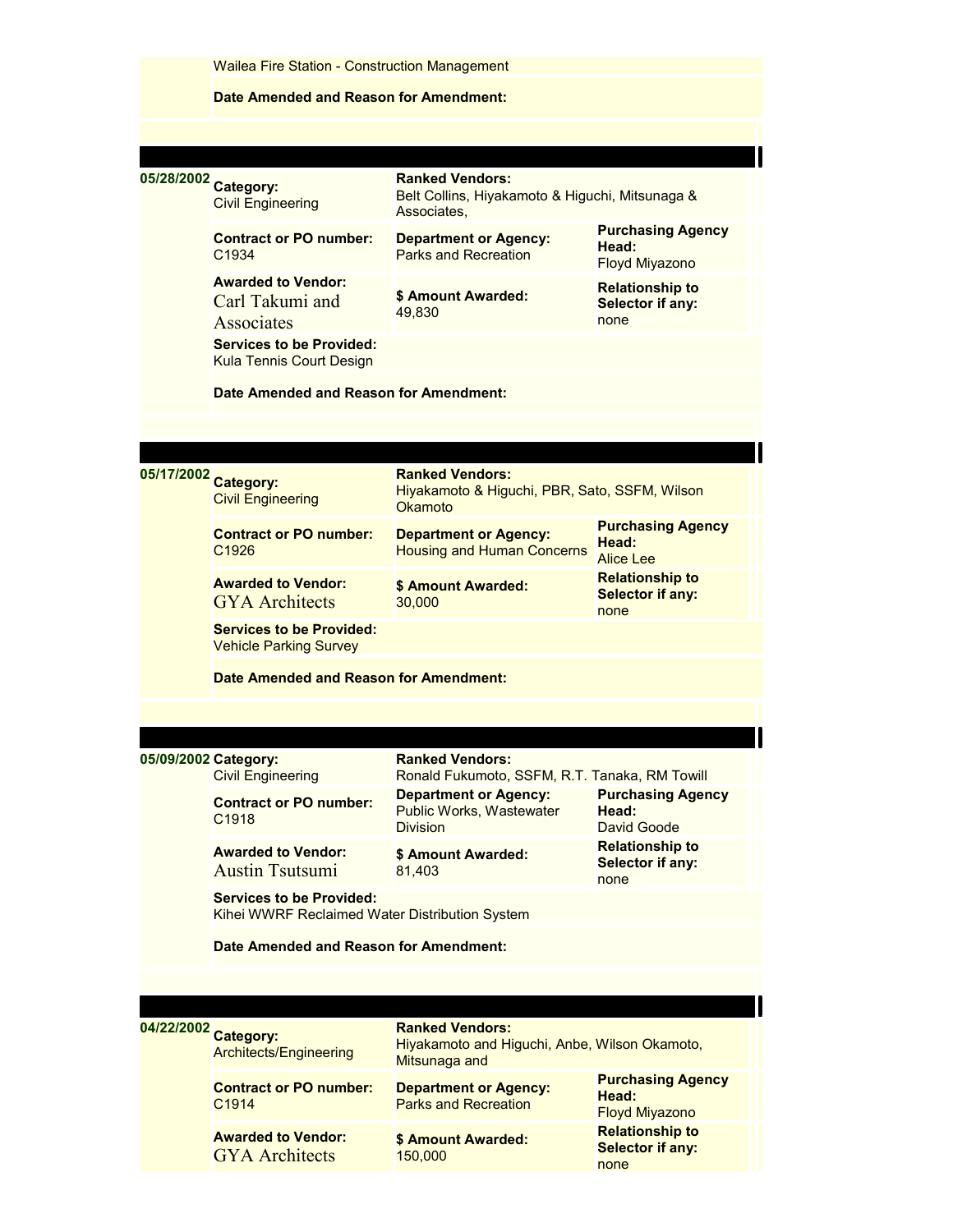|                      | <b>Services to be Provided:</b><br><b>Waiehu Golf Course Maintenance Building</b> |                                                                                            |                                                            |  |
|----------------------|-----------------------------------------------------------------------------------|--------------------------------------------------------------------------------------------|------------------------------------------------------------|--|
|                      | Date Amended and Reason for Amendment:                                            |                                                                                            |                                                            |  |
|                      |                                                                                   |                                                                                            |                                                            |  |
| 04/15/2002 Category: | <b>Civil Engineering</b>                                                          | <b>Ranked Vendors:</b><br>PBR, Hiyakamoto and Higuchi, RM Towill, Wilson<br><b>Okamoto</b> |                                                            |  |
|                      | <b>Contract or PO number:</b><br>C <sub>1900</sub>                                | <b>Department or Agency:</b><br><b>Parks and Recreation</b>                                | <b>Purchasing Agency</b><br>Head:<br><b>Floyd Miyazono</b> |  |
|                      | <b>Awarded to Vendor:</b><br>Carl Takumi and<br><b>Associates</b>                 | \$ Amount Awarded:<br>25,000                                                               | <b>Relationship to</b><br>Selector if any:<br>none         |  |
|                      | <b>Services to be Provided:</b><br>Keopuolani Park Playground                     |                                                                                            |                                                            |  |
|                      | Date Amended and Reason for Amendment:                                            |                                                                                            |                                                            |  |
|                      |                                                                                   |                                                                                            |                                                            |  |
| 04/11/2002 Category: | <b>Project Management</b>                                                         | <b>Ranked Vendors:</b><br>Mitsunaga and Associates, SSFM                                   |                                                            |  |
|                      | <b>Contract or PO number:</b><br>C <sub>1902</sub>                                | <b>Department or Agency:</b><br><b>Managing Director</b>                                   | <b>Purchasing Agency</b><br>Head:<br><b>Grant Chun</b>     |  |
|                      | <b>Awarded to Vendor:</b><br><b>KFC</b> Engineering                               | \$ Amount Awarded:<br>56,800                                                               | <b>Relationship to</b><br><b>Selector if any:</b><br>none  |  |
|                      | <b>Services to be Provided:</b><br><b>Countywide Project Management</b>           |                                                                                            |                                                            |  |
|                      | Date Amended and Reason for Amendment:                                            |                                                                                            |                                                            |  |
|                      |                                                                                   |                                                                                            |                                                            |  |
| 04/03/2002 Category: | <b>Civil Engineering</b>                                                          | <b>Ranked Vendors:</b><br>KFC, RM Towill, M&E Pacific, SSFM                                |                                                            |  |
|                      | <b>Contract or PO number:</b><br>C <sub>1898</sub>                                | <b>Department or Agency:</b><br>Public Works, Engineering<br><b>Division</b>               | <b>Purchasing Agency</b><br>Head:<br>David Goode           |  |
|                      | <b>Awarded to Vendor:</b><br>Sato and Associates                                  | \$ Amount Awarded:<br>242,986                                                              | <b>Relationship to</b><br>Selector if any:<br>none         |  |
|                      | <b>Services to be Provided:</b><br>Kanaloa Avenue Improvements                    |                                                                                            |                                                            |  |
|                      | Date Amended and Reason for Amendment:                                            |                                                                                            |                                                            |  |
|                      |                                                                                   |                                                                                            |                                                            |  |
| 03/21/2002 Category: | <b>Architects, Engineering</b>                                                    | <b>Ranked Vendors:</b><br>GYA, Lou Chan, Pacific Architects, Wilson Okamoto                |                                                            |  |
|                      | <b>Contract or PO number:</b><br>C1894                                            | <b>Department or Agency:</b><br><b>Parks &amp; Recreation</b>                              | <b>Purchasing Agency</b><br>Head:<br><b>Floyd Miyazono</b> |  |
|                      | <b>Awarded to Vendor:</b><br>Hiyakamoto & Higuchi 15,140                          | \$ Amount Awarded:                                                                         | <b>Relationship to</b><br><b>Selector if any:</b><br>none  |  |
|                      |                                                                                   |                                                                                            |                                                            |  |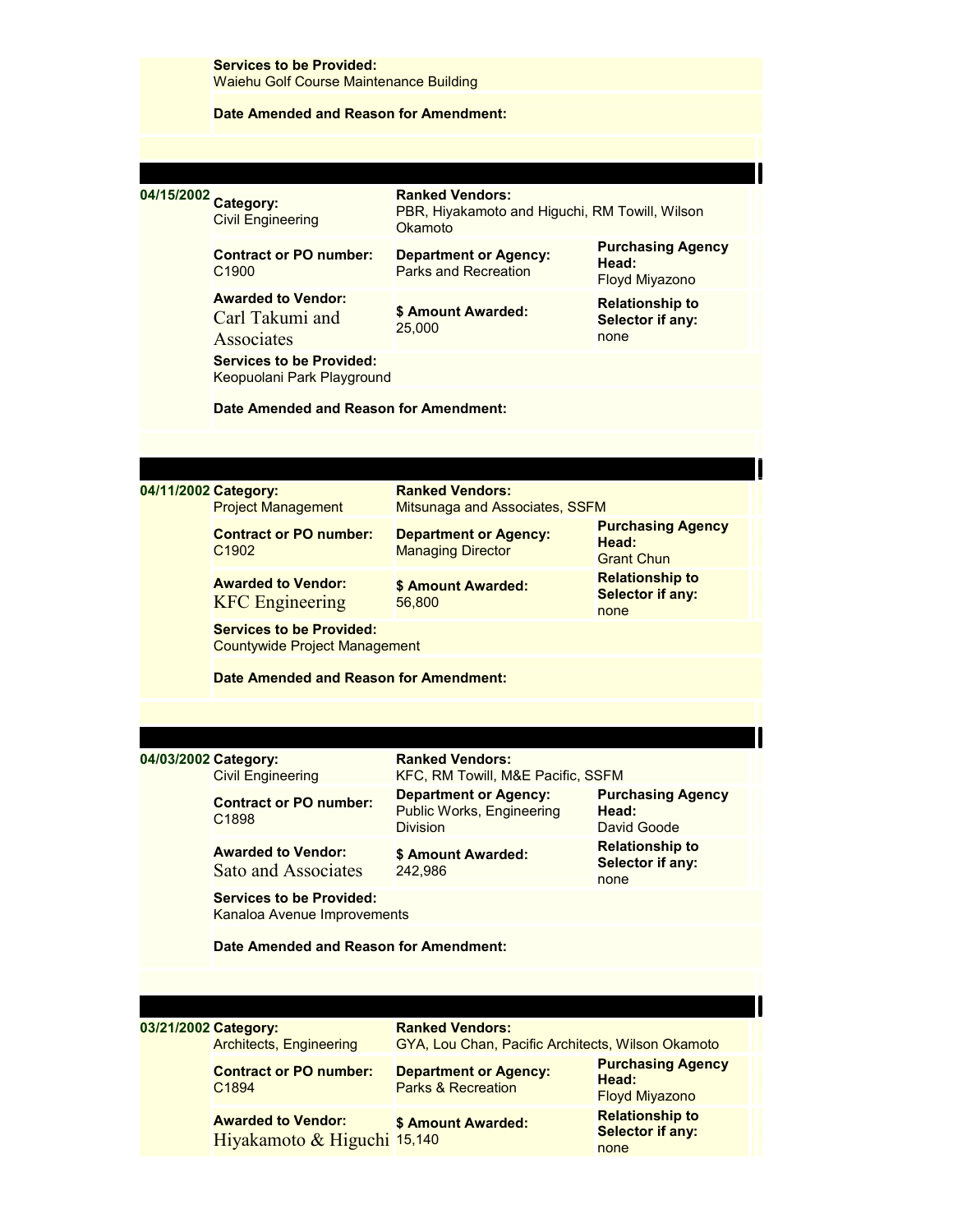|                      | <b>Services to be Provided:</b><br>Mayor Hannibal Tavares Center Accoustical Improvements |                                                                                       |                                                            |  |  |
|----------------------|-------------------------------------------------------------------------------------------|---------------------------------------------------------------------------------------|------------------------------------------------------------|--|--|
|                      | Date Amended and Reason for Amendment:                                                    |                                                                                       |                                                            |  |  |
|                      |                                                                                           |                                                                                       |                                                            |  |  |
| 03/21/2002 Category: | <b>Civil Engineering</b>                                                                  | <b>Ranked Vendors:</b><br>PBR, Hiyakamoto and Higuchi, R.M. Towill, Wilson<br>Okamoto |                                                            |  |  |
|                      | <b>Contract or PO number:</b><br>C <sub>1893</sub>                                        | <b>Department or Agency:</b><br>Parks and Recreation                                  | <b>Purchasing Agency</b><br>Head:<br>Floyd Miyazono        |  |  |
|                      | <b>Awarded to Vendor:</b><br>Carl Takumi and<br>Associates                                | \$ Amount Awarded:<br>26,575                                                          | <b>Relationship to</b><br>Selector if any:<br>none         |  |  |
|                      | <b>Services to be Provided:</b><br>Paia Community Playground                              |                                                                                       |                                                            |  |  |
|                      | Date Amended and Reason for Amendment:                                                    |                                                                                       |                                                            |  |  |
|                      |                                                                                           |                                                                                       |                                                            |  |  |
| 03/05/2002 Category: |                                                                                           | <b>Ranked Vendors:</b>                                                                |                                                            |  |  |
|                      | <b>Civil Engineering</b>                                                                  | Norman Saito, MK Engineers                                                            |                                                            |  |  |
|                      | <b>Contract or PO number:</b><br>C <sub>1888</sub>                                        | <b>Department or Agency:</b><br><b>Parks and Recreation</b>                           | <b>Purchasing Agency</b><br>Head:<br><b>Floyd Miyazono</b> |  |  |
|                      | <b>Awarded to Vendor:</b><br><b>ECM</b>                                                   | \$ Amount Awarded:<br>8,000                                                           | <b>Relationship to</b><br><b>Selector if any:</b><br>none  |  |  |
|                      | <b>Services to be Provided:</b><br>Kahului Community Center Park Walkway Lighting         |                                                                                       |                                                            |  |  |
|                      | Date Amended and Reason for Amendment:                                                    |                                                                                       |                                                            |  |  |
|                      |                                                                                           |                                                                                       |                                                            |  |  |
|                      |                                                                                           | <b>Ranked Vendors:</b>                                                                |                                                            |  |  |
| 02/26/2002 Category: | <b>Civil Engineering</b>                                                                  | Wilson Okamoto, Belt Collins, Norman Saito, Wayne<br>Arakaki                          |                                                            |  |  |
|                      | <b>Contract or PO number:</b><br>C1881                                                    | <b>Department or Agency:</b><br><b>Parks and Recreation</b>                           | <b>Purchasing Agency</b><br>Head:<br>Floyd Miyazono        |  |  |
|                      | <b>Awarded to Vendor:</b><br>Otomo Engineering                                            | \$ Amount Awarded:<br>17,500                                                          | <b>Relationship to</b><br>Selector if any:<br>none         |  |  |
|                      | <b>Services to be Provided:</b><br>War Memorial Football Stadium Field Improvements       |                                                                                       |                                                            |  |  |
|                      | Date Amended and Reason for Amendment:                                                    |                                                                                       |                                                            |  |  |
|                      |                                                                                           |                                                                                       |                                                            |  |  |
|                      |                                                                                           | <b>Ranked Vendors:</b>                                                                |                                                            |  |  |
| 02/07/2002 Category: | <b>Civil Engineering</b>                                                                  | Austin Tsutsumi, SSFM, Wilson Okamoto, Mitsunaga<br>and Associa                       |                                                            |  |  |
|                      | <b>Contract or PO number:</b><br>C1872                                                    | <b>Department or Agency:</b><br><b>Public Works, Engineering</b><br><b>Division</b>   | <b>Purchasing Agency</b><br>Head:<br>David Goode           |  |  |
|                      | <b>Awarded to Vendor:</b>                                                                 | \$ Amount Awarded:<br>404,000                                                         | <b>Relationship to</b><br><b>Selector if any:</b>          |  |  |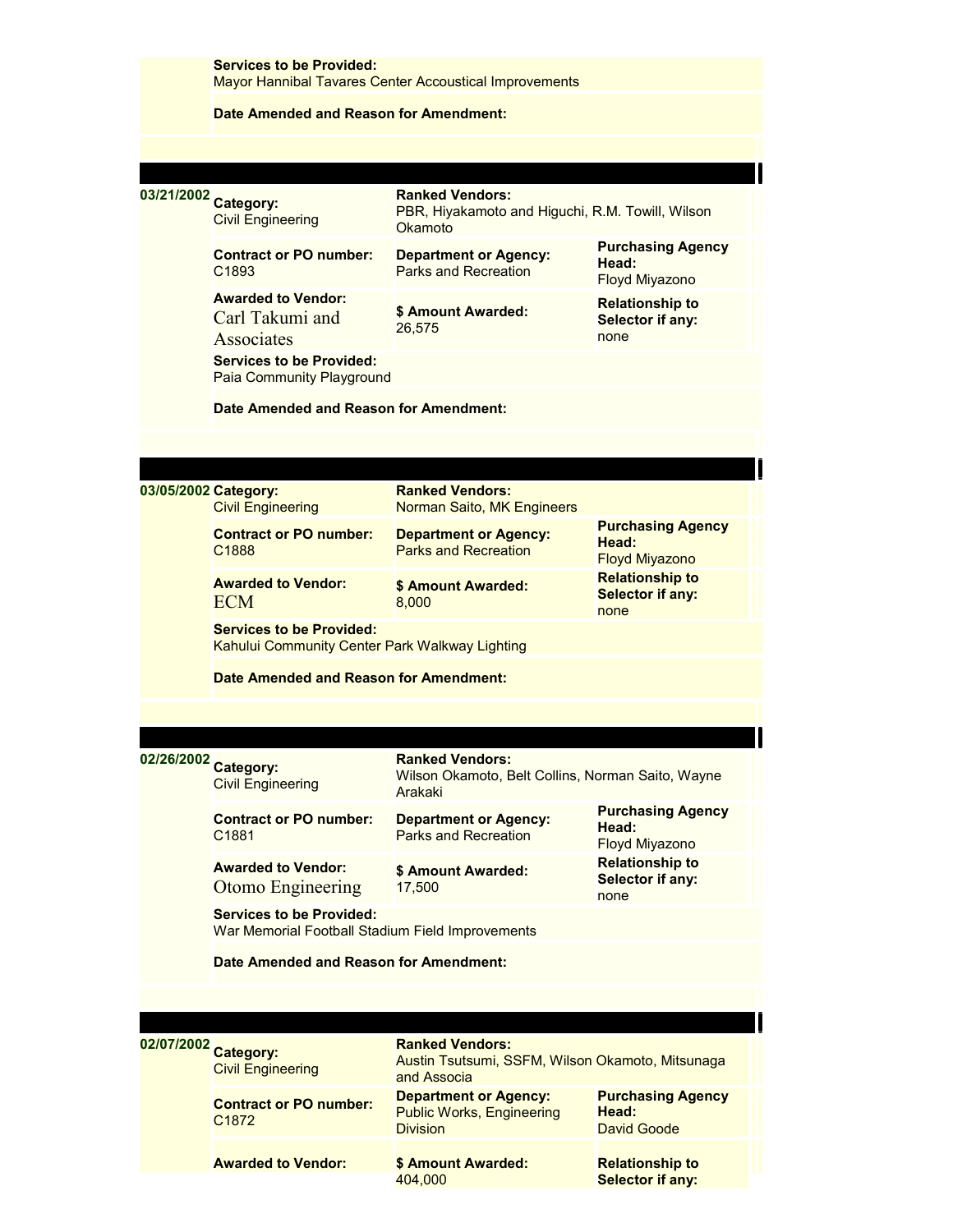|                      | R.M. Towill                                                                                                                                 |                                                                                        | none                                                       |  |  |
|----------------------|---------------------------------------------------------------------------------------------------------------------------------------------|----------------------------------------------------------------------------------------|------------------------------------------------------------|--|--|
|                      | <b>Services to be Provided:</b><br>Wheelchair ramps at various locations                                                                    |                                                                                        |                                                            |  |  |
|                      | Date Amended and Reason for Amendment:                                                                                                      |                                                                                        |                                                            |  |  |
|                      |                                                                                                                                             |                                                                                        |                                                            |  |  |
| 01/22/2002 Category: | <b>Civil Engineering</b>                                                                                                                    | <b>Ranked Vendors:</b><br>Ron Fukumoto, R.T. Tanaka                                    |                                                            |  |  |
|                      | <b>Contract or PO number:</b><br>C <sub>1821</sub>                                                                                          | <b>Department or Agency:</b><br>Parks                                                  | <b>Purchasing Agency</b><br>Head:<br>Floyd Miyazono        |  |  |
|                      | <b>Awarded to Vendor:</b><br>Carl Takumi<br>Engineering<br><b>Services to be Provided:</b><br>Haiku Community Center Parking Lot Q-PK-02-04 | \$ Amount Awarded:<br>54,100                                                           | <b>Relationship to</b><br>Selector if any:<br>none         |  |  |
|                      | Date Amended and Reason for Amendment:                                                                                                      |                                                                                        |                                                            |  |  |
|                      |                                                                                                                                             |                                                                                        |                                                            |  |  |
|                      |                                                                                                                                             |                                                                                        |                                                            |  |  |
| 01/22/2002 Category: | <b>Civil Engineering</b>                                                                                                                    | <b>Ranked Vendors:</b><br>Carl Takumi, R.T. Tanaka                                     |                                                            |  |  |
|                      | <b>Contract or PO number:</b><br>C <sub>1827</sub>                                                                                          | <b>Department or Agency:</b><br><b>Parks and Recreation</b>                            | <b>Purchasing Agency</b><br>Head:<br><b>Floyd Miyazono</b> |  |  |
|                      | <b>Awarded to Vendor:</b><br><b>Ron Fukumoto</b>                                                                                            | \$ Amount Awarded:<br>55,750                                                           | <b>Relationship to</b><br><b>Selector if any:</b><br>none  |  |  |
|                      | <b>Services to be Provided:</b><br><b>Napili Park Phase II Improvements</b>                                                                 |                                                                                        |                                                            |  |  |
|                      | Date Amended and Reason for Amendment:                                                                                                      |                                                                                        |                                                            |  |  |
|                      |                                                                                                                                             |                                                                                        |                                                            |  |  |
| 01/22/2002 Category: | <b>Architect</b>                                                                                                                            | <b>Ranked Vendors:</b><br>Maui Architectural Group, David Curtis                       |                                                            |  |  |
|                      | <b>Contract or PO number:</b><br>C <sub>1861</sub>                                                                                          | <b>Department or Agency:</b><br>Parks and Recreation                                   | <b>Purchasing Agency</b><br>Head:<br><b>Floyd Miyazono</b> |  |  |
|                      | <b>Awarded to Vendor:</b><br>Hiyakamoto and<br>Higuchi                                                                                      | \$ Amount Awarded:<br>41,970                                                           | <b>Relationship to</b><br>Selector if any:<br>none         |  |  |
|                      | <b>Services to be Provided:</b><br><b>Keanae Park Restroom</b>                                                                              |                                                                                        |                                                            |  |  |
|                      | Date Amended and Reason for Amendment:                                                                                                      |                                                                                        |                                                            |  |  |
|                      |                                                                                                                                             |                                                                                        |                                                            |  |  |
|                      |                                                                                                                                             |                                                                                        |                                                            |  |  |
| 01/22/2002 Category: | <b>Civil Engineering</b>                                                                                                                    | <b>Ranked Vendors:</b><br>Austin Tsutsumi, Wilson Okamoto, R.T. Tanaka, Carl<br>Takumi |                                                            |  |  |
|                      | <b>Contract or PO number:</b><br>C <sub>1820</sub>                                                                                          | <b>Department or Agency:</b><br><b>Public Works, Engineering</b>                       | <b>Purchasing Agency</b><br>Head:<br>David Goode           |  |  |
|                      | <b>Awarded to Vendor:</b>                                                                                                                   | \$ Amount Awarded:                                                                     | <b>Relationship to</b>                                     |  |  |